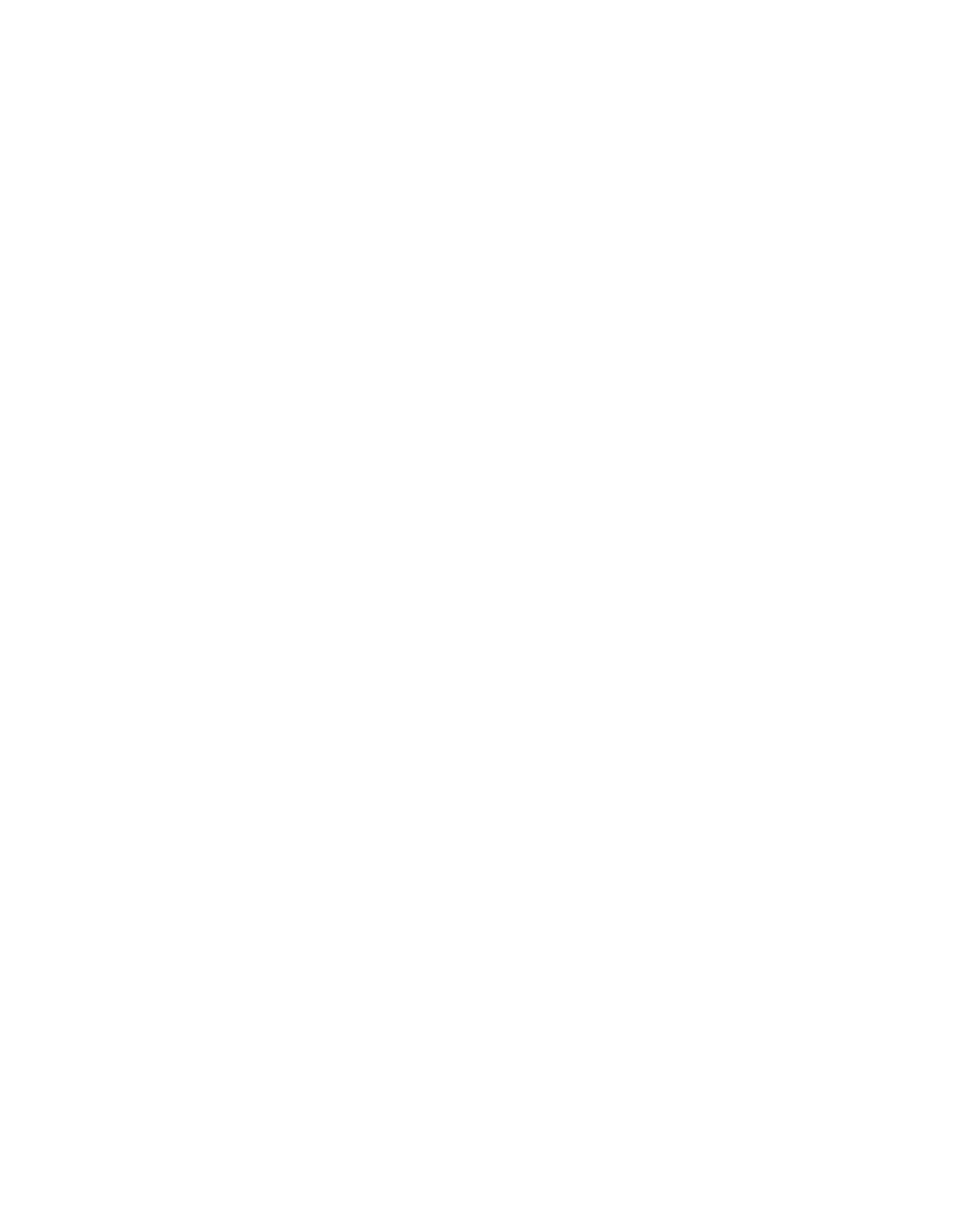## **SECTION 15064 PLASTIC (PVC) PRESSURE WATER PIPE & FITTINGS**

### <span id="page-2-0"></span>**PART 1 - GENERAL**

#### <span id="page-2-1"></span>1.01 REQUIREMENT

It is required that the Contractor shall furnish, deliver, unload and string along the trench site, all pipe and material as hereinafter described in the specifications. All fabrication, workmanship, material and testing of pipe shall conform to the latest revision of the specifications.

#### <span id="page-2-2"></span>1.02 DELIVERY

- A. Transport, deliver, unload, store and handle all materials in a manner to prevent damage to the materials or the work.
- B. All damaged, broken or otherwise defective materials will be rejected.
- C. Store all circular rubber gaskets and special lubricants in packaged materials with the manufacturer's name, brand and all other applicable data plainly marked thereon.

#### <span id="page-2-3"></span>1.03 QUALITY ASSURANCE

Unless otherwise specified, all work specified herein and as shown on the drawings shall conform to the applicable requirements of the latest revision of the following standards. Unless specifically stated otherwise, the most stringent requirement will govern when there is a conflict.

- A. AWWA C-900. American Water Works Association (AWWA) C-900 standard for polyvinyl chloride (PVC) pressure pipe 4 inches through 60 inches for water.
- B. Any pipe showing discoloration, chaulking, checking or other visible damage due to ultraviolet light exposure shall not be accepted by the District.

#### <span id="page-2-4"></span>1.04 MEASUREMENT AND PAYMENT

Payment for pipe shall be made on a unit price basis per lineal foot of pipe.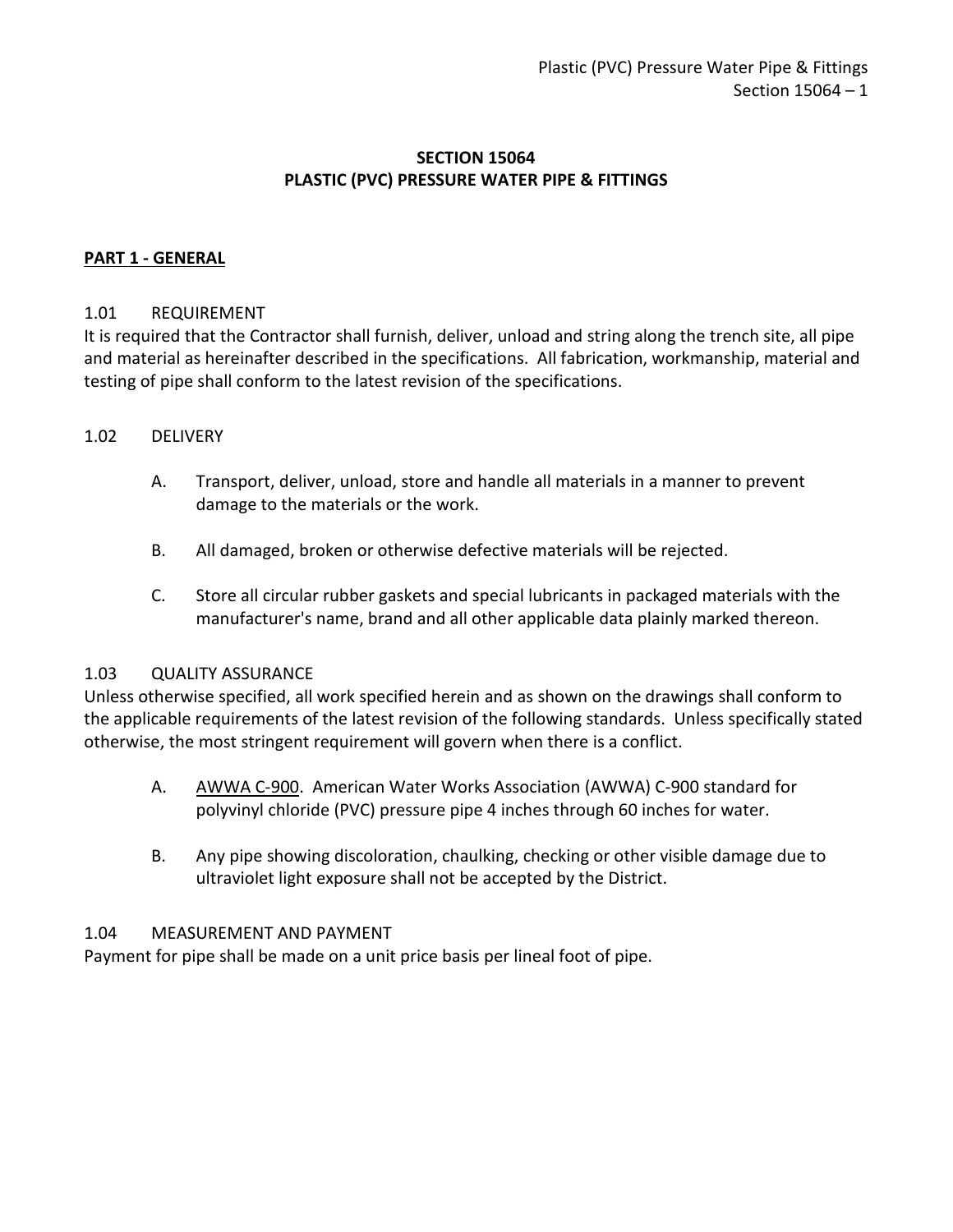## <span id="page-3-0"></span>**PART 2 - PRODUCTS AND MATERIALS**

### <span id="page-3-1"></span>2.01 TYPE OF PVC PIPE

PVC pipe and fabricated fittings shall be made from virgin PVC resin that has been compounded to provide physical and chemical properties that equal or exceed cell class 12454 as defined in ASTM D1784 providing a hydrostatic design basis (HDB) of 4000 p.s.i. in accordance to AWWA C-900. Pipe shall have cast iron outside diameters.

All rubber rings shall be furnished by the pipe manufacturer. These rubber rings (elastomeric gaskets) shall be manufactured to conform with the requirements of ASTM F-477.

#### <span id="page-3-2"></span>2.02 PIPE CLASS OR WORKING PRESSURE

AWWA C-900 PVC pipe shall be Pressure Class 235 and shall have a Dimension Ratio of 18.0 (DR-18).

## <span id="page-3-3"></span>2.03 TYPE OF FITTING

Fittings for PVC pipe shall be flanged or bolted mechanical joint or push-on joint ductile or gray iron fittings and shall conform to ANSI/AWWA C110/A21.10 or C153/A21.53, and ANSI/AWWA C111/A21.11. All fittings shall be cement mortar lined and tar (seal) coated in accordance with ANSI/AWWA CI04/A21.4.

## <span id="page-3-4"></span>2.04 RESTRAINED SYSTEM

Restrained Joints shall be provided by a clamping ring and an additional ring designed to seat on the bell end of the pipe. The rings shall be connected with T-Head bolts or rods. Restraining devices shall provide full (360 degree) support around the circumference of the pipe. No point loading shall be permitted. Restraint of mechanical joint fittings shall be provided by a clamping ring installed on the PVC pipe and connected to the mechanical joint fitting with T-Head bolts or rods. Restraining devices shall meet or exceed the requirements of ASTM F-1674 or UNI-Bell B-13 "Recommended Standard Performance Specification for Joint Restrainers for Use with PVC Pipe." Restraining devices shall be UNI-Flange Series 1300 or 1350 or approved equal.

All buried steel parts shall be sand blasted in accordance with the coating manufacturer's technical data sheet for "submerged" service and coated with a two coat epoxy. Epoxy shall be Tnemac Series 66 or equal. All bolts and tie rod materials shall be either high strength cast iron containing a minimum of 0.5% copper or high-strength, low alloy steel, as specified in AWWA C-111 for buried mechanical joints.

## <span id="page-3-5"></span>2.05 SERVICE CONNECTION OUTLETS

All service connections to PVC pressure pipe water main shall be constructed with bronze service saddles with CS threads for receiving a bronze corporation stop in accordance with standard drawings. Service saddle shall be Jones, Mueller, or approved equal.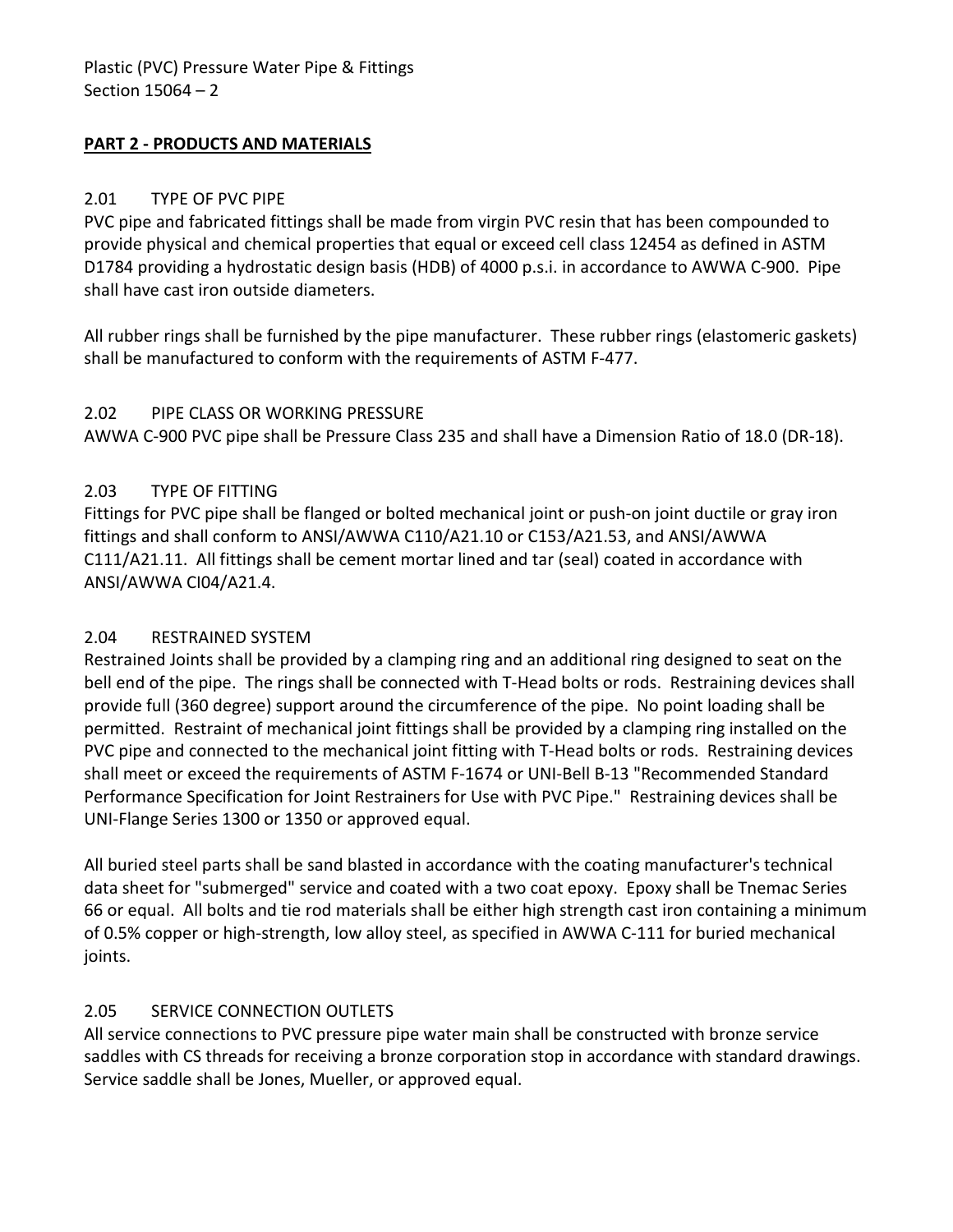#### <span id="page-4-0"></span>2.06 POLYETHYLENE ENCASEMENT

All ductile or gray iron fittings shall be encased with V-Bio enhanced polyethylene at the time of installation. Polyethylene encasement and installation shall be in accordance with ANSI/AWWA C105.

#### <span id="page-4-1"></span>**PART 3 - EXECUTION**

## <span id="page-4-2"></span>3.01 FACTORY TESTING

All pipe shall be tested in the United States in accordance with AWWA C900 and certification of the testing shall be furnished to the engineer upon his request prior to delivery. The engineer may be present during physical testing of pipe.

#### <span id="page-4-3"></span>3.02 INSTALLATION

PVC pipe shall be installed in accordance with Sections 02718 and 02201 of Eastern Municipal Water District Specifications.

#### **END OF SECTION 15064**